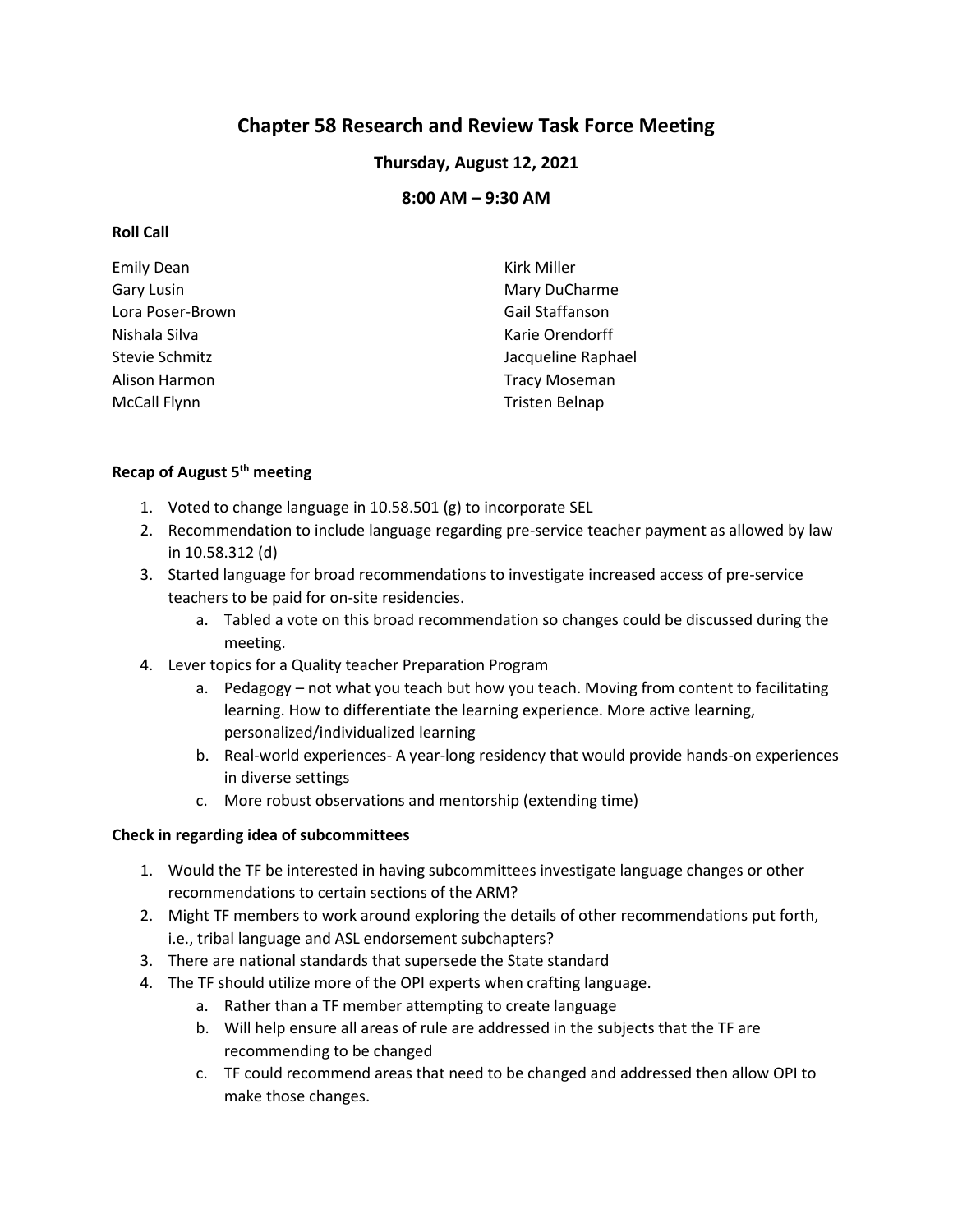### **Continued discussion/finalization of broad recommendation to explore paid internships**

- 1. Determine Final recommendation language regarding exploration of year-long paid internships
	- a. Check in if there are other recommendations to explore mentoring and alternative certification pathways.
- 2. Recommendations for 10.58.312
	- a. (d) The State should investigate how to increase access of EPP students to paid onsite clinical residencies in diverse educational settings. Current EPP programs with existing pilot projects should collect data on implementation and effectiveness. This information should be shared across the state and lead to further investigation.
		- i. This is a broad recommendation, and this specific language would not be included in ARM.
		- ii. TF decided to table the vote on this suggestion until this meeting.
- 3. Should the TF be looking at what the current process and programs are offered now.
	- a. Possibly it would be more efficient to adjust the existing structure rather than creating something entirely new
	- d. Need Suggestions from field placement coordinators
		- i. What is the feasibility of a yearlong internship?
		- ii. What could be improved in the current program?
	- e. Task Force that OCHE has now
		- i. They are looking into an advanced student teaching experience that could be up to a yearlong.
		- ii. OCHE is also looking into paying student teachers during this time.
- 5. Where would funding come from for this?
	- a. The issue of funding is why the recommendation is broad.
	- b. Avoid creating an unfunded mandate
	- c. A change in legislative rules:
		- i. BOPE has to wait till the next legislative session to ask for money
		- ii. The legislature does not have to give funding
		- iii. Have up to five years to figure out how to implement and fund the program
- 6. Table this broad recommendation for now and come back to it after some more information is gathered
	- a. Go through this topic and clearly identify the major barriers and opportunities in this topic.
	- b. Gathering good data to help make more educated decisions
		- i. Data around passing rates of PRAXIS for student teachers state wide
			- 1. Where is MT effective and where is MT not effective?
			- 2. If they are staying in the profession or not
			- 3. Where they wind up
- 7. Is this a place a subgroup around this to gather ideas and data
	- a. What needs to be a change in rule vs a change in practice.
- 8. Teaching preservice teachers to be more proficient in assisted technology
	- a. Will create more time for pedagogy and content
	- b. Will help them be less overwhelmed.
- 9. If the TF can contribute and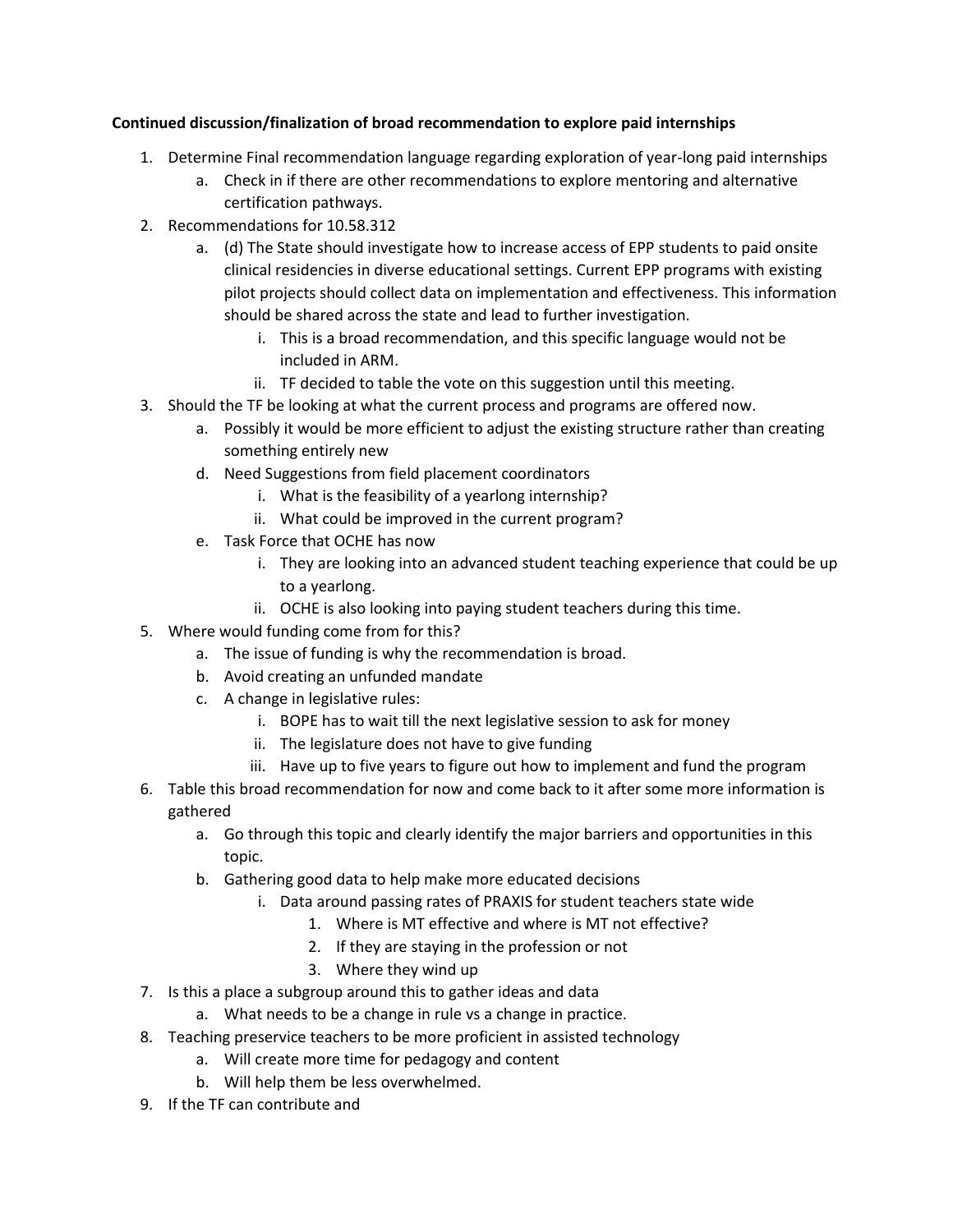- a. Stevie Schmitz will work with the council of Deans to provide generalized PRAXIS information as well as a summary of the different program outlines for student teaching.
	- i. Also have members of OCHIE that can speak to the data.
- b. Allison Harmon with work with the OCHE Task Force about exploring the year long residency alongside the advanced student teaching experience.
	- i. Nathan Miller at the OPI could provide PRAXIS information in accreditation reports from EPPs.
- 4. Suggestions
	- a. 10.58.312
		- i. Recommendation to add new (b) must allow a candidate to service in any district of the candidate's choice that is willing to partner in providing a clinical practice experience
			- 1. Being as effective as possible in recruiting and retaining teachers
			- 2. There is data that shows teachers are more likely to stay within the career field if they are in an area they have already established community and mentorship.
		- ii. Recommendation: unity the initial/basic and advanced program sections or at least these two subsections under one rule, as there is no substantive difference in the contents of 10.58.606 (Advanced Clinical Partnerships) and 10.58.312.
			- 1. Putting these in one place, not eliminating either
				- a. The repetition of language can make ARM more confusing
- 5. There is support for this language
	- a. There is data that shows there are benefits for enabling students to teach in their hometowns.
- 6. For the benefit of EPPs it is important to remain consistent with CAEP
- 7. Are there times a candidate want to stay in their hometown but an EPP for some reason cannot allow it
	- a. There are often requests for students to student teach in their hometown.
		- i. Some of the difficulties that come from this could be:
			- 1. Not enough supervision available supervision
			- 2. Not a good fit for mentor and students
			- 3. Possibly going back to a high school they recently graduated from
			- 4. Supervision can be difficult depending on location
		- ii. Benefits could include:
			- 1. Cheaper living costs as they are closer to home.
			- 2. Can be closer connected with the grow your own initiative.
- 8. Technology is used to the benefit and advantage throughout mentorship
- 9. This language is not to replace or force student teachers to go to their home ground.
	- a. Language is intended to remove barriers rural candidates may experience
		- i. Really puts emphasis and enables grow your own initiatives to place students back into communities they are acclimated to and a part of.
- 10. Caution in this discussion.
	- a. Where someone student teaches does not directly impact their success in the field.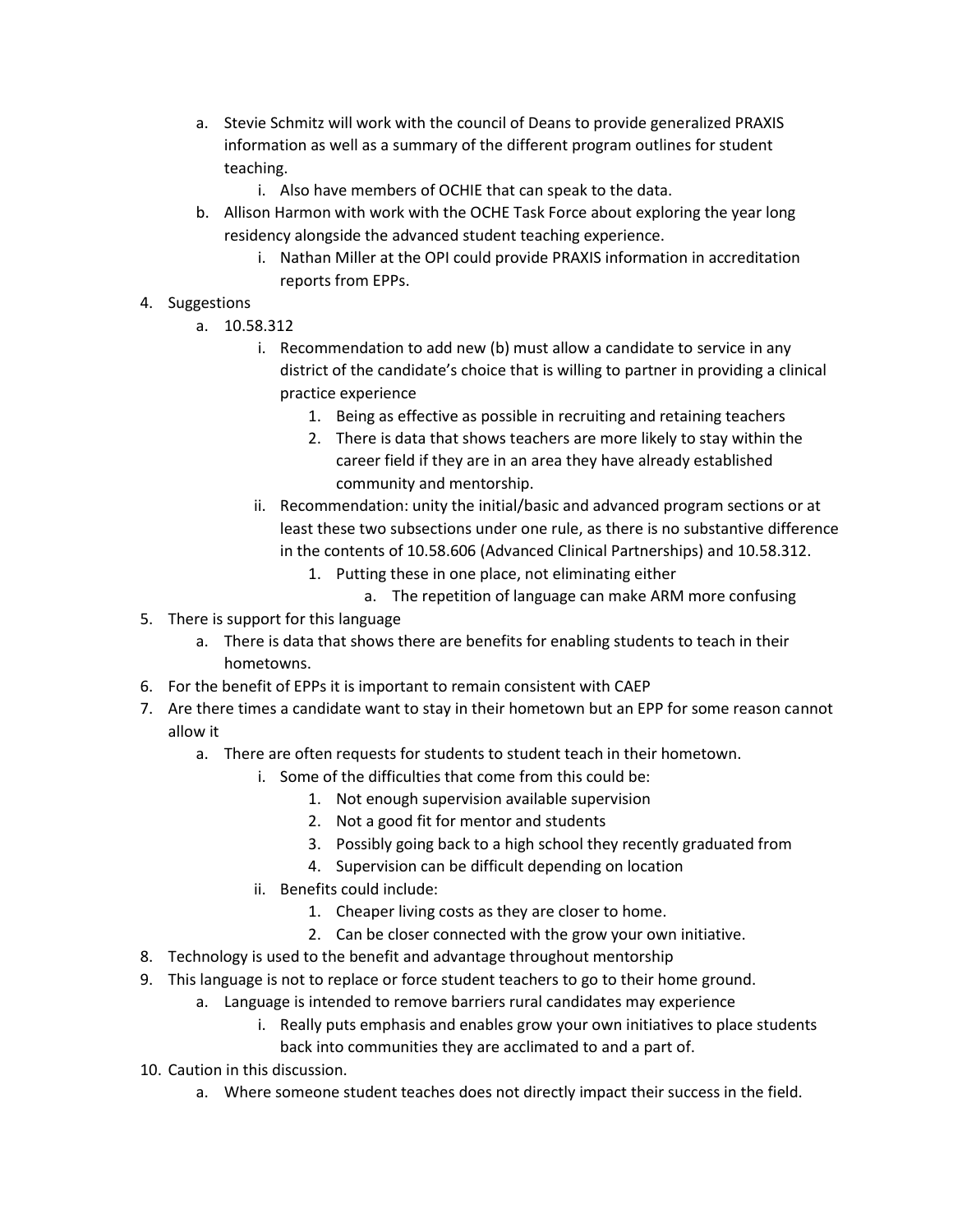- i. Candidates can student teach where they are able to be supervised by EPP then choose to apply for jobs in areas they wish to stay long term
- ii. The goal of this TF should be to create quality teachers not quantity teachers.
- iii. Putting a student teacher where they want to be, but cannot be supervised by EPP, could create more problems than it solves.
- 11. There are often not barriers to place students in rural communities.
	- a. EPPs are eager to place candidates there if that is what they want.

Lever Topic 2: Paid Internships

- 1. Determine Final recommendation language regarding exploration of yearlong paid internships
	- a. Check in if there are other recommendations to explore mentoring and alternative certification pathways.
- 2. Connections between classroom and real-world experience
- 3. Discussion around relevant ARM sections (10.58.312, 501, 605, 606, 610)
- 4. Utilizing the library to create a makers space to utilize community

Lever Topic 3

- 1. More robust observations and mentorship (how to extending time)
- 2. Discussion around relevant ARM sections (10.58.312 and 10.58.610)
- 3. There was no additional conversation around Lever Topic 3
	- a. This topic ties very strongly into the conversation around Lever topic 1
	- b. Discussion has already been done and need to wait for additional resources and research is done.

Lever Topic 4: Continuous improvement and desire for life-long learning and accountability to outcomes

- 1. In conducting Focus Groups for the OPI
	- a. Number of groups were very interested in the importance of supporting the desire for life-long learning
- 2. Continuous improvement is part of EPP and assessment on campuses
	- a. A big part of what is already being done.
- 3. The OPI has courses via the HUB
	- a. Can be used to encourage
		- i. Science
		- ii. Google classroom
		- iii. LAURIE courses (used in Australia)
- 4. This lever topic is an important part and possibly a gap in ARM currently
	- a. Important to dive into entry level standards for continuous improvement
- 5. Continuous improvement and a "desire" for learning and accountability to outcomes.
	- a. In coming out of an EPP, these standards are implemented already
	- b. Burnout is common in the teaching industry
		- i. Especially in the current education climate with the pandemic
		- ii. There is no additional room for more learning in a teacher's cup
	- c. Teachers are often not treated like a professional
	- d. How can something like a desire for learning be mandated in ARM?